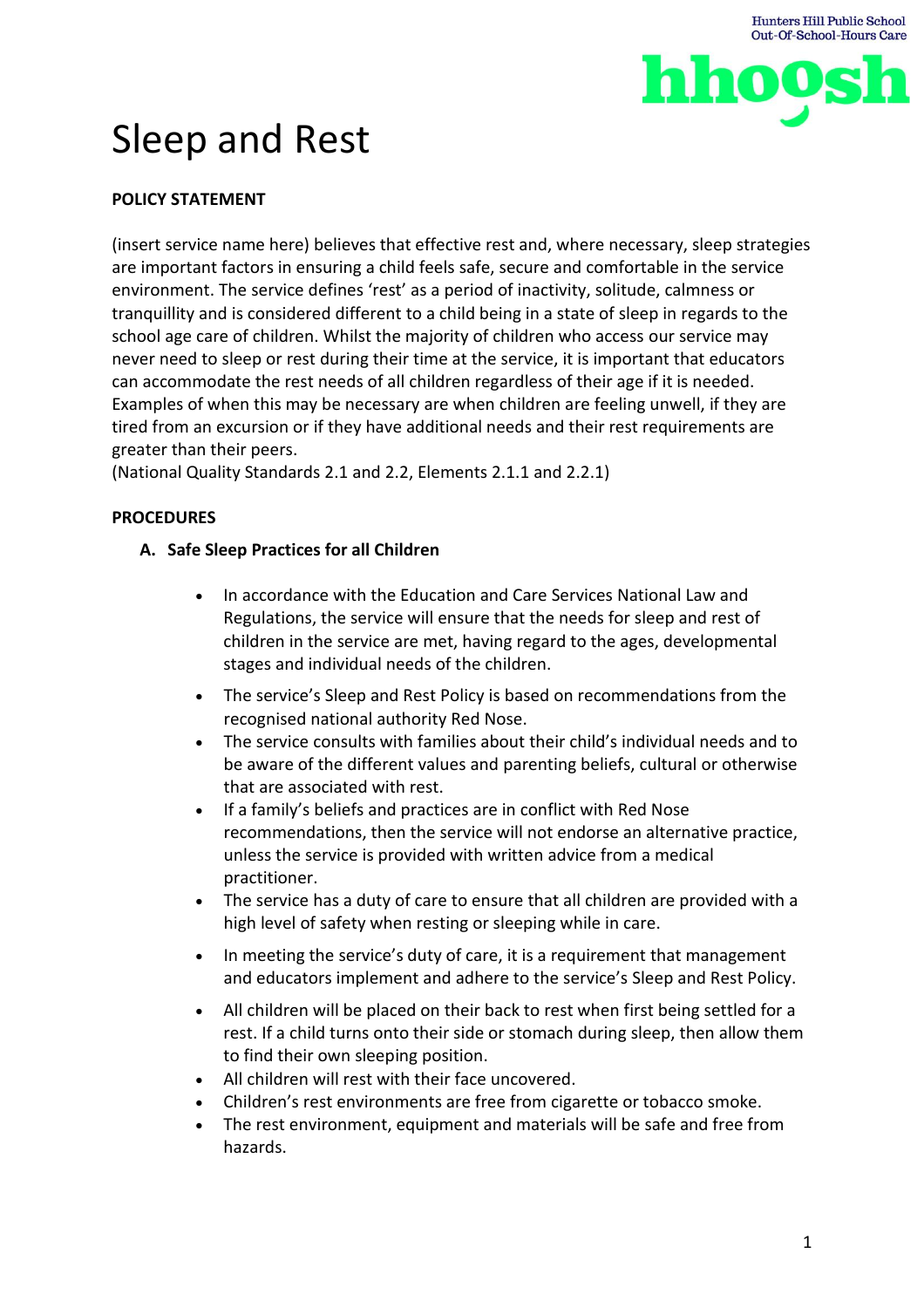



• Educators monitor resting children at regular intervals and supervise the rest environment.

## **B. Rest for School Age Children**

- If a school age child requests a rest then there is a designated area for the child to be inactive and calm, away from the main group of children.
- The designated rest area may be a cushion, mat or seat in a quiet section of the care environment.
- Quiet, solitary play experiences are available for those school age children who request the need for a rest or time away from their peers.
- Safe resting practices are relevant to school age children because, if they are resting or sleeping they should be monitored at regular intervals and a school aged child's face should be uncovered when they are sleeping as described above.
- Light bedding is the preferred option if requested by the child.
- Educators will show awareness of children's comfort and avoiding overcrowding when children need rest or sleep.
- Children resting in what staff could perceive as a hazardous clothing i.e. hood with cords, scarf, hats with cords, should be encouraged to be removed when resting
- Our service will provide a range of both active and restful experiences throughout the program and support children's preferences for participation.

#### **C. Safe Resting Practices for a Child who is Unwell**

- Refer to the service's Incident, Illness, Injury and Trauma policy for additional information.
- Child will be encouraged to rest in a quiet, comfortable and safe place.
- Child will be placed on their back to rest when displaying signs of being unwell. If a child turns onto their side or stomach during sleep, then allow them to find their own sleeping position.
- All children will rest with their face uncovered.
- Children who are unwell will be given the highest supervision priority and monitored at 5-minute intervals and is recorded on the incident, illness, injury and trauma form, especially if the child has a high temperature, vomited or received minor trauma to their head. For example, a child who has received a blow to the head while playing sport.
- Parents will be contacted immediately to plan to collect the child as soon as possible.